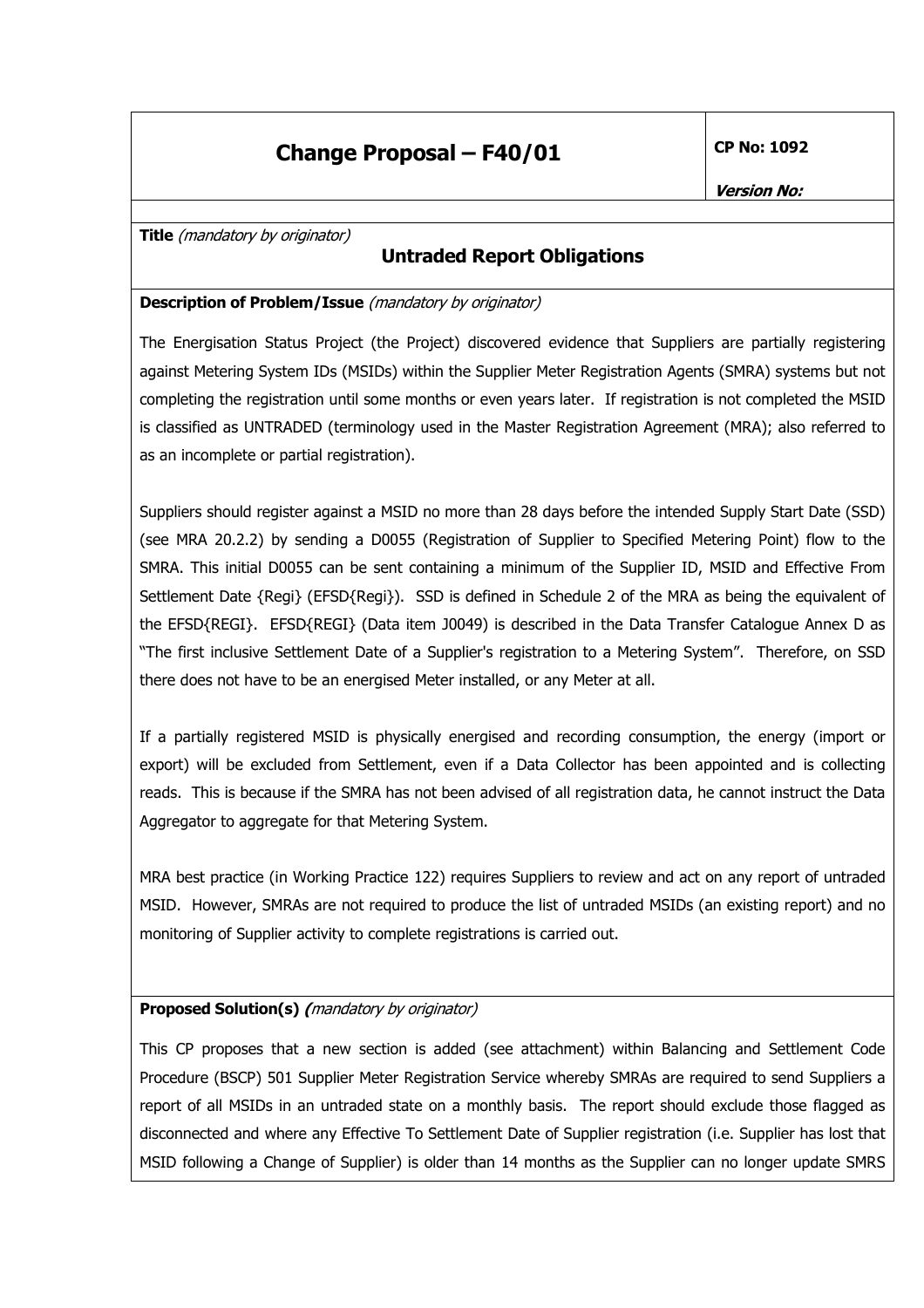## **Change Proposal - F40/01**

**Version No:** 

#### for that MSID.

Data items included in the report should be a minimum of:

- Supplier Id
- **GSP** Group Id
- Metering System Id
- SMRA Id
- Effective From Settlement Date {Regi}
- Effective To Settlement Date {Regi} (if known and if less than 14 months ago)
- Date of D0055 processing

A new P-flow to be included in the SVA Data Catalogue will be defined containing these data items (See attachment).

Suppliers and SMRAs are requested to indicate as part of the Impact Assessment of this CP the most appropriate time of the month (e.g. the  $1<sup>st</sup>$  working day of each month) for this process to be initiated.

Suppliers would be required (also in BSCP501) to respond to the report, copying it to the BSCCo, indicating whether the Metering System remains genuinely untraded, is energised or is no longer required.

The Supplier would then need to take the appropriate action to complete registration where the MSID is traded (has a Meter fitted) or to request the LDSO logically disconnected the MSID where it is redundant and will not have Meters fitted.

The MSID should not appear in the next report unless it remains genuinely untraded. If an MSID classed as traded appears in two further reports, (i.e. approximately 6 weeks after confirmation by the Supplier of the traded status) or if a Supplier fails to respond to the report, ELEXON could commence activities under the Performance Assurance Framework (PAF).

If there are no instances, reports confirming this should still be sent.

### Justification for Change (mandatory by originator)

This issue has potentially high impact on Settlements as consumption could be excluded.

The first phase of the Project in Spring 2003 identified a total of 55,326 Metering Systems in an untraded state.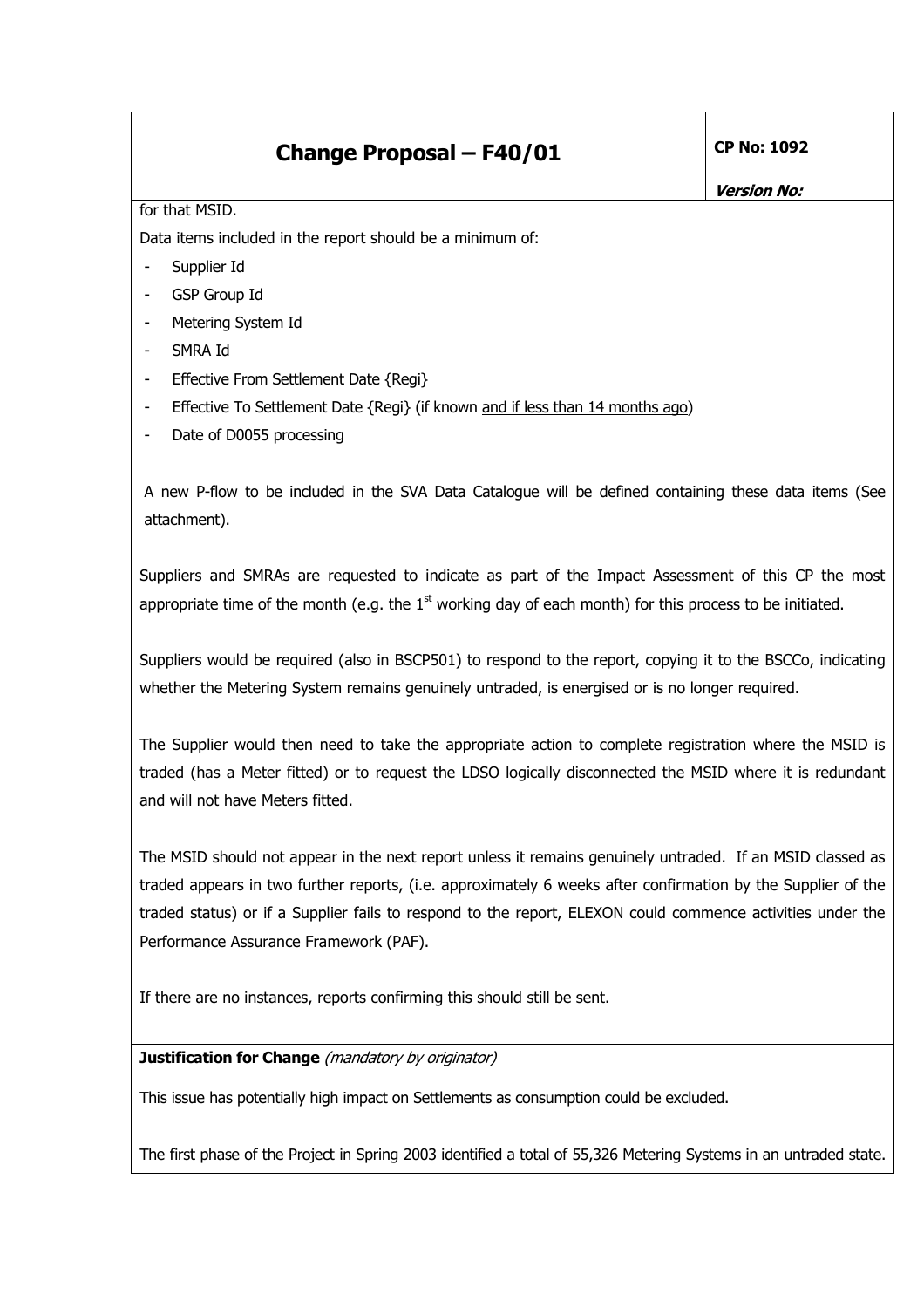# **Change Proposal - F40/01**

### **CP No: 1092**

#### **Version No:**

These Metering Systems had been partially registered between April 1996 and January 2003, but the registrations never completed. It is unclear how many of these remain genuinely untraded, how many are in fact energised (and so resulting in energy being excluded), and how many are redundant/duplicate Metering Systems that could be logically disconnected in SMRS.

Some of these untraded Metering Systems had remained partially registered across a Change of Supplier. Another exercise to quantify the untraded sites was carried out in July 2004. Data from SMRAs was received listing 70,000 partial registrations existing at the point of the guery (some very old  $-$  dating from 1996), of which 20,000 are within Final Reconciliation (RF), that is the SSD is less than 14 months old. The volume of untraded MSIDs with SSD within RF ranges from 1 to 5,500 per Supplier.

Some Suppliers complete registration only once Meter Technical Details (D0149/D0150/D0268) and Agent appointment acceptances (D0011) have been received. The proposed reporting process would capture MSIDs from date of the D0055 receipt, so Suppliers could see where data was still missing and send updates as the necessary flows were received.

This potential change was raised at the Energisation Status Workshop in July 2003, and was supported by attendees.

Configurable Items Potentially Affected by Proposed Solution(s) (optional by Originator)

**BSCP501 (Supplier Meter Registration Agent)** SVA Data Catalogue

Impact on Core Industry Documents (optional by originator)

Related Changes and/or Projects (mandatory by BSSCo